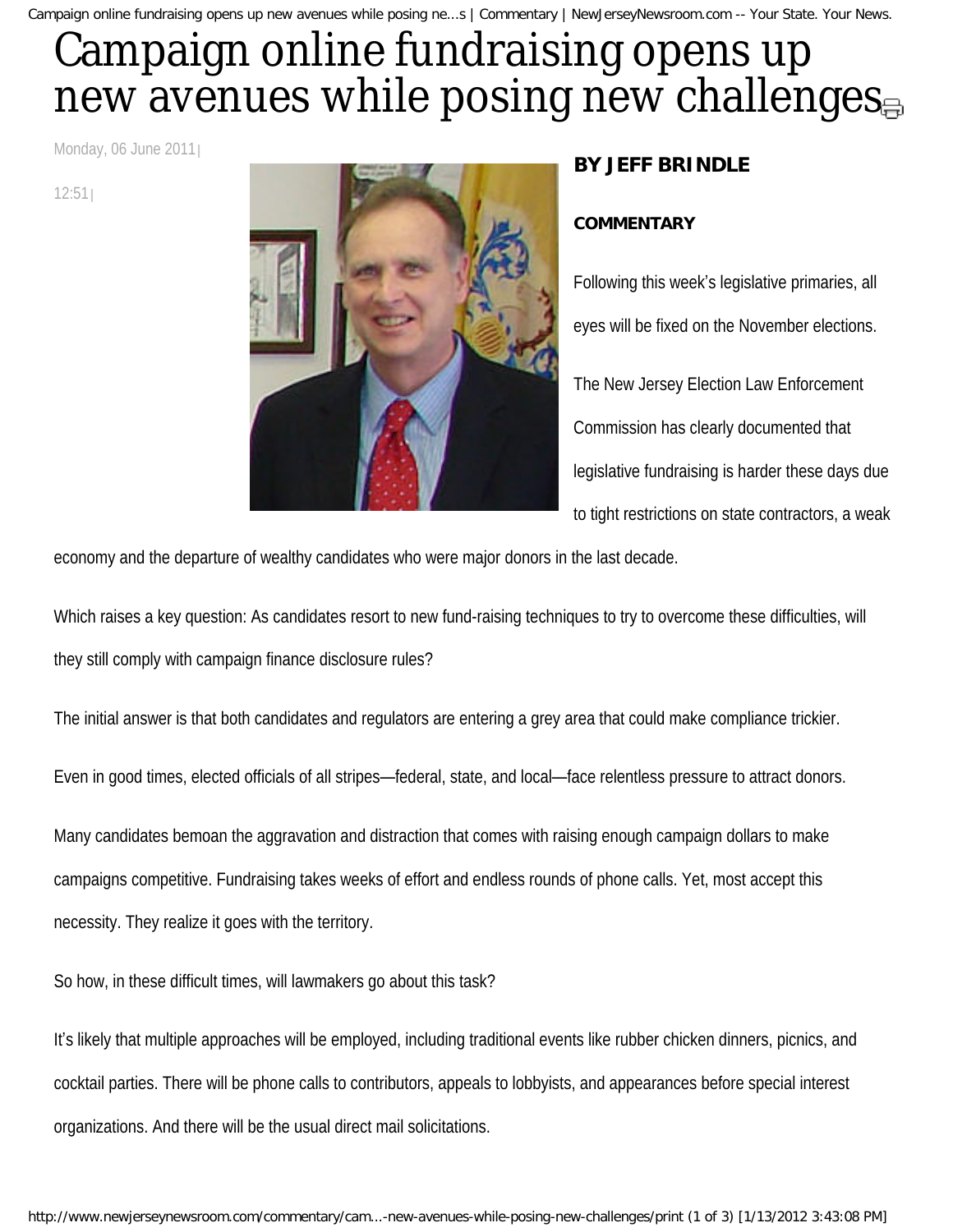Campaign online fundraising opens up new avenues while posing ne...s | Commentary | NewJerseyNewsroom.com -- Your State. Your News.

But just as many Congressional and gubernatorial candidates have adapted to the times, some State Senate and Assembly candidates are likely to seek innovative ways of using new media to raise funds. While certainly understandable given realworld fundraising demands, it could lead to new questions about compliance with campaign finance regulations.

Will candidates develop substantial email lists to mine for funds? This is certainly being done aggressively at the federal level and in gubernatorial campaigns.

Will the candidates effectively use websites to attract potential donors or employ Facebook applications for this purpose? And how about utilizing widgets to connect with twitter and Facebook accounts? These online sources open up new avenues for raising money while posing new challenges.

For instance, what about vendors who service online fundraising efforts? These vendors collect campaign contributions, subtract a fee, and then provide the remaining funds to the candidate. The middleman is little more than a conduit between candidate and donor.

Say, for instance, that contributor John Doe uses a credit card to send a \$500 contribution to Assemblywoman Smith. A firm named Online Contribution Transfer Service processes the transaction, pockets a \$25 fee, and sends \$475 to the candidate. Will the candidate report the \$25 as an expense? Or will she just say she received a \$500 contribution?

By discarding the traditional direct contribution arrangement between the donor and the candidate, accurate disclosure may be impaired. Especially in the final days of a campaign, when candidates are supposed to promptly report contributions and expenses in so-called 48-hour notices, incomplete or erroneous reporting may occur.

On the one hand, online fundraising may help campaigns raise adequate funds, and in small amounts. On the other hand, it could thwart full disclosure. With transparency being of paramount importance to the integrity of the electoral process, any impediment to full disclosure does a disservice to the public.

While the new media presents golden opportunities for obtaining new sources of campaign dollars, which enable candidates to effectively communicate their message to the public, it also carries with it significant pitfalls.

Thus, it will be a challenge for candidates, and for the New Jersey Election Law Enforcement Commission, to recognize